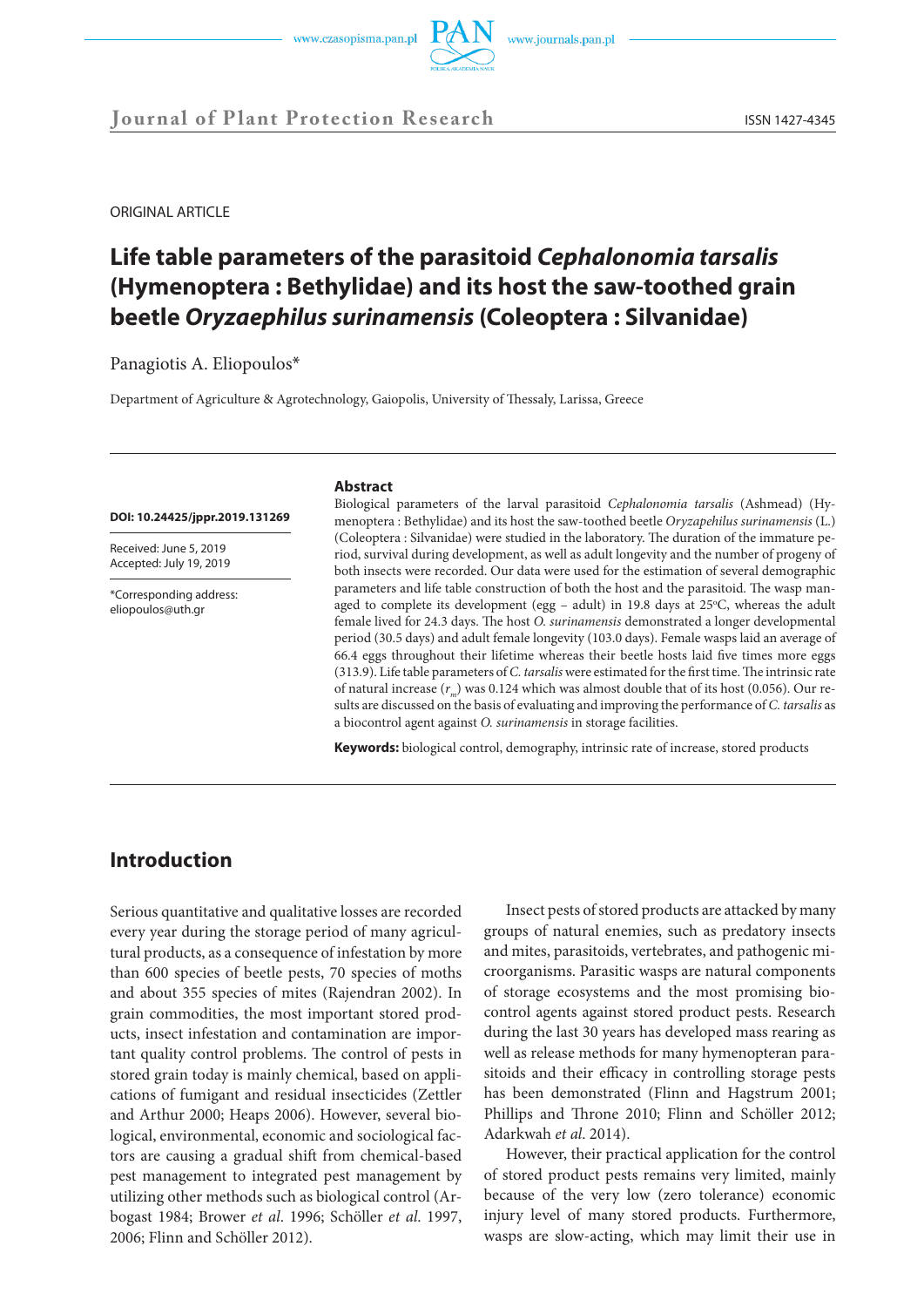

#### 2 Journal of Plant Protection Research 59 (4), 2019

products intended for export. They also may give insufficient control where high pest infestations have already occurred (Schöller *et al*. 2006). Therefore, optimization of biological control methods is essential for their practical implementation. In order to achieve that goal more detailed studies on the biology and ecology of parasitoids of stored product pests should be carried out.

The bethylid *Cephalonomia tarsalis* (Hymenoptera Bethylidae) is a larval ectoparasitoid of beetle pests of stored products, mainly of the genus *Oryzaephilus* spp. (Amante *et al.* 2017). It has been the subject of a few morphological (Howard 1998), ecological (Johnson *et al*. 2000; Lord 2001, 2006; Žďărkovă *et al*. 2003; Zimmermann *et al*. 2008; Latifian *et al*. 2011), biological (Lukáš and Stejskal 2005; Lukáš 2007, 2008; Eliopoulos *et al*. 2016; Eliopoulos and Kontodimas 2016) and behavioral studies (Howard *et al*. 1998; Cheng *et al*. 2003, 2004; Collatz and Steidle 2008; Collatz *et al*. 2009; Schmid *et al*. 2012). Until very recently, it has not been thoroughly evaluated as a biocontrol agent, although it is the major natural enemy of the saw-toothed grain beetle *O. surinamensis*, a very common pest of many agricultural stored products. Despite its common presence in storage facilities this wasp is regarded as a "poor" biocontrol agent, given that significant beetle infestation occurs even in cases where the wasp population is very high (Powell 1938; Eliopoulos *et al*. 2002).

We used a life-table approach in order to explain this phenomenon. Life tables are an indispensable tool for biological control workers, especially in evaluating a biocontrol agent against a pest under various conditions (Βirch 1948; Bellows *et al*. 1992; Jervis and Copland 1996; Pilkington and Hoddle 2007; Kakde *et al*. 2014; Tuan *et al.* 2015), but also in enhancing mass rearing methods (Portilla *et al.* 2014). Such demographic data can be very useful for choosing the most effective biocontrol agents, designing mass rearing programs as well as deciding the timing of introduction in inoculative releases.

The aim of this study was to estimate and evaluate specific demographic and life table parameters of the wasp as a basis for improving mass rearing and release programs. This may allow us to manipulate this beneficial wasp in a more efficient way in order to enhance its ability to control *O. surinamensis* in storage facilities.

# **Materials and Methods**

### **Insect cultures**

*Oryzaephilus surinamensis* was kept in cultures in the laboratory using a mixture of broken wheat : rolled oats : dried yeast  $(5:5:1)$ . The wasp was kept in culture using the rearing medium of the beetle, with a large number of full-grown host larvae. Small pieces of corrugated paper were put in the wasp culture in order to be used as "shelters" by female wasps (Powell 1938; Eliopoulos *et al*. 2016; Eliopoulos and Kontodimas 2016). All insect cultures were kept under controlled environmental conditions [25 ± 1°C, 60−65% relative humidity (RH), total darkness].

### **Experimental procedure**

Duration and survival of pre-imaginal development as well as adult longevity and the number of progeny of the wasp and its host were recorded for the estimation of several demographic parameters and life table construction.

*Oryzaephilus surinamensis*: Eggs were collected from ~50 female beetles confined with a small quantity of food (~10 gr) for 24 h. One egg and one rolled oat were placed in a small plastic vial  $(1.2 \times 2.3 \text{ cm})$ . A hole in the cap covered with fine mesh provided ventilation. Vials were held under the same conditions as the stock culture and were checked daily (twice a day for the egg stage). Any changes of the developmental stage or death of experimental individuals were recorded until adult eclosion. Fifty eggs (replications) were used to record the development.

To collect females of *O. surinamensis*, we collected pupae from stock cultures and checked them daily for adult emergence. Each newly emerged female was transferred to a small plastic Petri dish (6 cm diameter) with three males from the culture (1−3 weeks old), and a few rolled oats. Sex separation of collected adults was achieved by morphological characters of the hind leg. Males, but not females, have the posterior margin of the hind trochanter and the upper margin of the hind femur medially with a spine-like projection (Olsen 1977; Bousquet 1990; Mason 2003).

Once a week, living males and the female were transferred to an identical Petri dish with new food. Old dishes were examined for eggs or newly hatched larvae. Progeny production was recorded until the death of the parental female. Dead males were replaced until the death of the female. Twenty-seven replications (females) were used for estimation of demographic parameters.

*Cephalonomia tarsalis*: Data on the duration of developmental stages at 25°C were adopted from a recent study of the first author on the same stock culture of *C. tarsalis* (Eliopoulos *et al*. 2016).

To collect females of *C. tarsalis*, we collected pupae (cocoons) from stock cultures and checked them daily for adult emergence. Newly emerged females were transferred to small plastic Petri dishes (6 cm diameter)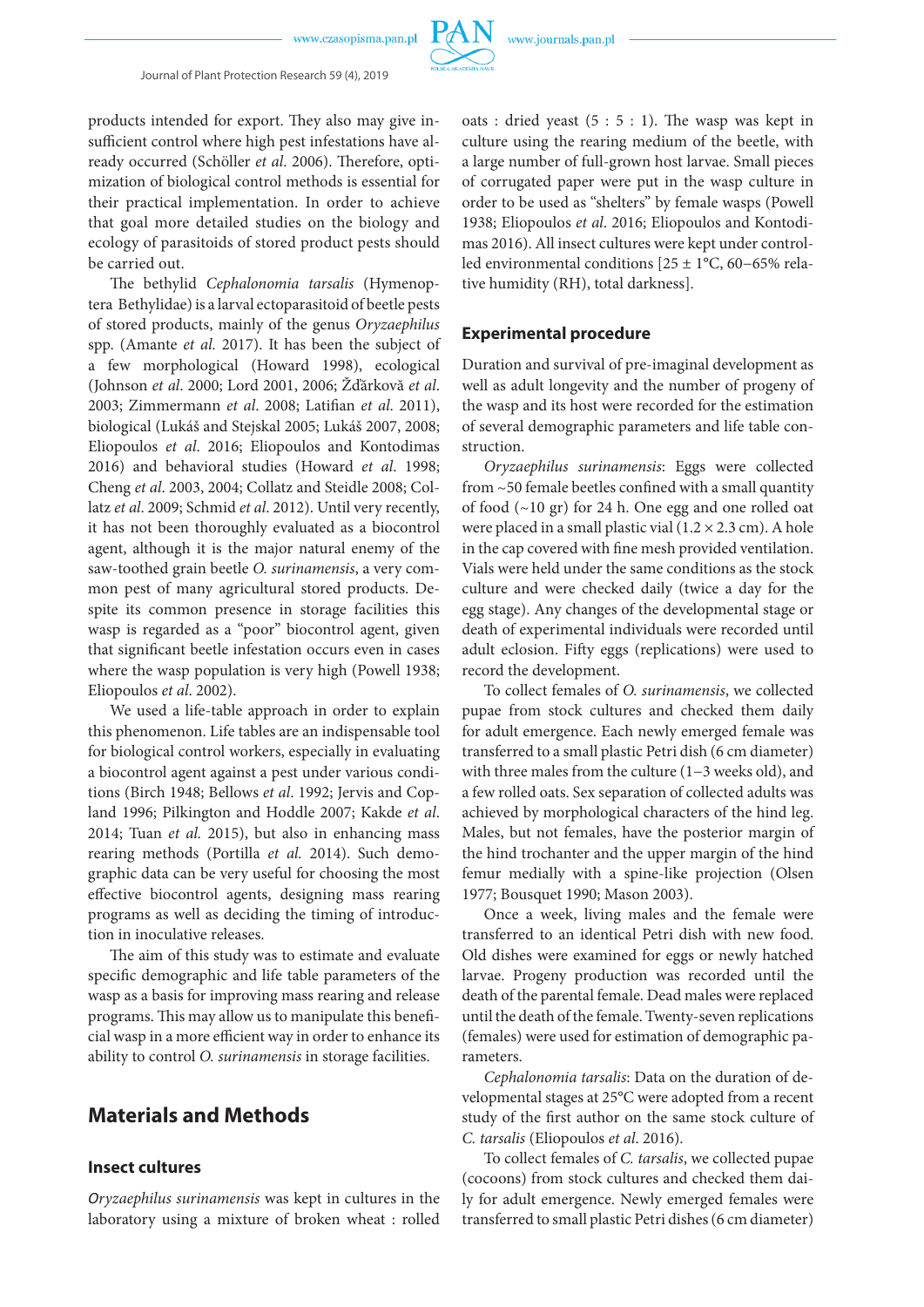Panagiotis A. Eliopoulos: Life table parameters of the parasitoid *Cephalonomia tarsalis*… 3

with one male from the culture (2−5 days old), small pieces of corrugated paper to be used as shelters, and an excess number of hosts (10−15). The female was transferred daily to an identical Petri dish with new hosts and shelters. Dead males were replaced until the death of the female. Progeny production (male and female offspring) was recorded until the death of the parental female. Ten replications (females) were used.

#### **Life table construction**

Data regarding the number of progeny, duration and survival of pre-imaginal development of tested insects were combined for the estimation of several demographic parameters and life table construction. The estimated parameters were: the intrinsic rate of natural increase  $(r_m)$ , the net reproductive rate  $(R_o)$ , the mean generation time (*G*), the finite capacity of increase  $(\lambda)$ , the gross reproductive rate (*GRR*), the doubling time (*DT*), the reproductive value ( $V_x$ ) and the life expectancy (e<sub>x</sub>). Their calculation was conducted according to the equations presented in Table 1. Equations and the life table construction method were adopted from Birch (1948) and Jervis and Copland (1996). For all estimated parameters raw data were used.

#### **Statistical analysis**

Development data were subjected to analysis of variance with  $\alpha$  = 0.05. Our data had been previously tested for assumptions of normality of distribution and homogeneity with SPSS v.24.0 (IBM 2016). Means were separated using the Tukey-Kramer HSD Test (Sokal and Rohlf 2012). Statistical analysis was performed using the statistical package JMP (SAS 2007).

### **Results**

The duration and survival of immature stages of the wasp and its host are presented in Table 2. It can be clearly seen that the development of the wasp and its host lasted almost 20 and 30 days, respectively. For this reason, during life table construction we assumed that all wasps emerged on the 20th day after oviposition, and beetles on the 30th. The duration of developmental stages differed significantly between the wasp and its host in all cases (egg:  $F_{1,91}$  = 518.2951,  $p < 0.001$ , larva:  $F_{1,80}$  = 1019.3940, *p* < 0.001, pupa: *F*1,74 = 275.9739, *p* < 0.001, total: *F*<sub>1,73</sub> = 527.7761, *p* < 0.001).

**Table 1.** Demographic parameters of *Cephalonomia tarsalis* and *Oryzaephilus surinamensis* estimated during the present study

| Parameters                        | <b>Explanations and formulas</b>                                                                                           |  |  |  |  |
|-----------------------------------|----------------------------------------------------------------------------------------------------------------------------|--|--|--|--|
| $x$ (days)                        | Age class of females from egg stage                                                                                        |  |  |  |  |
| $n_{x}$                           | Number of surviving females entering age class x                                                                           |  |  |  |  |
| $\ell_{\sf x}$                    | Probability to survive from birth to the beginning of age class x                                                          |  |  |  |  |
| $m_{y}$ (females/female/day)      | Mean number of female progeny per female of age class x                                                                    |  |  |  |  |
| $R_0$ (females/female/generation) | $R_0$ (net reproductive rate) = $\sum \ell_{\gamma} m_{\gamma}$                                                            |  |  |  |  |
| G (days)                          | G (mean generation time) = $\frac{\ln R_0}{\ln R_0}$                                                                       |  |  |  |  |
| $\lambda$ (females/female/day)    | $\lambda$ (finite capacity of increase) = $e^{r_m}$                                                                        |  |  |  |  |
| $DT$ (days)                       | DT (doubling time) = $\frac{\ln 2}{\ln 2}$                                                                                 |  |  |  |  |
| $r_m$ (females/female/day)        | $\sum \ell_{x} m_{x} e^{-r_{m_{x}}} = 1$                                                                                   |  |  |  |  |
| $V_{x}$                           | $V_x$ (reproductive value) = $\frac{\ell_t}{\ell_m} m_t$ where $m_t = \sum_{x}^{w} m_x$ and $\ell_t = \sum_{x}^{w} \ell_x$ |  |  |  |  |
| $e_{x}$ (days)                    | $e_x$ (life expectancy) = $\frac{T_x}{I}$ where $T_x = \sum L_x$ and $L_x = \frac{\ell_x + \ell_{x+1}}{2}$                 |  |  |  |  |
| GRR (females/female/generation)   | GRR (gross reproductive rate) = $\sum m_x$                                                                                 |  |  |  |  |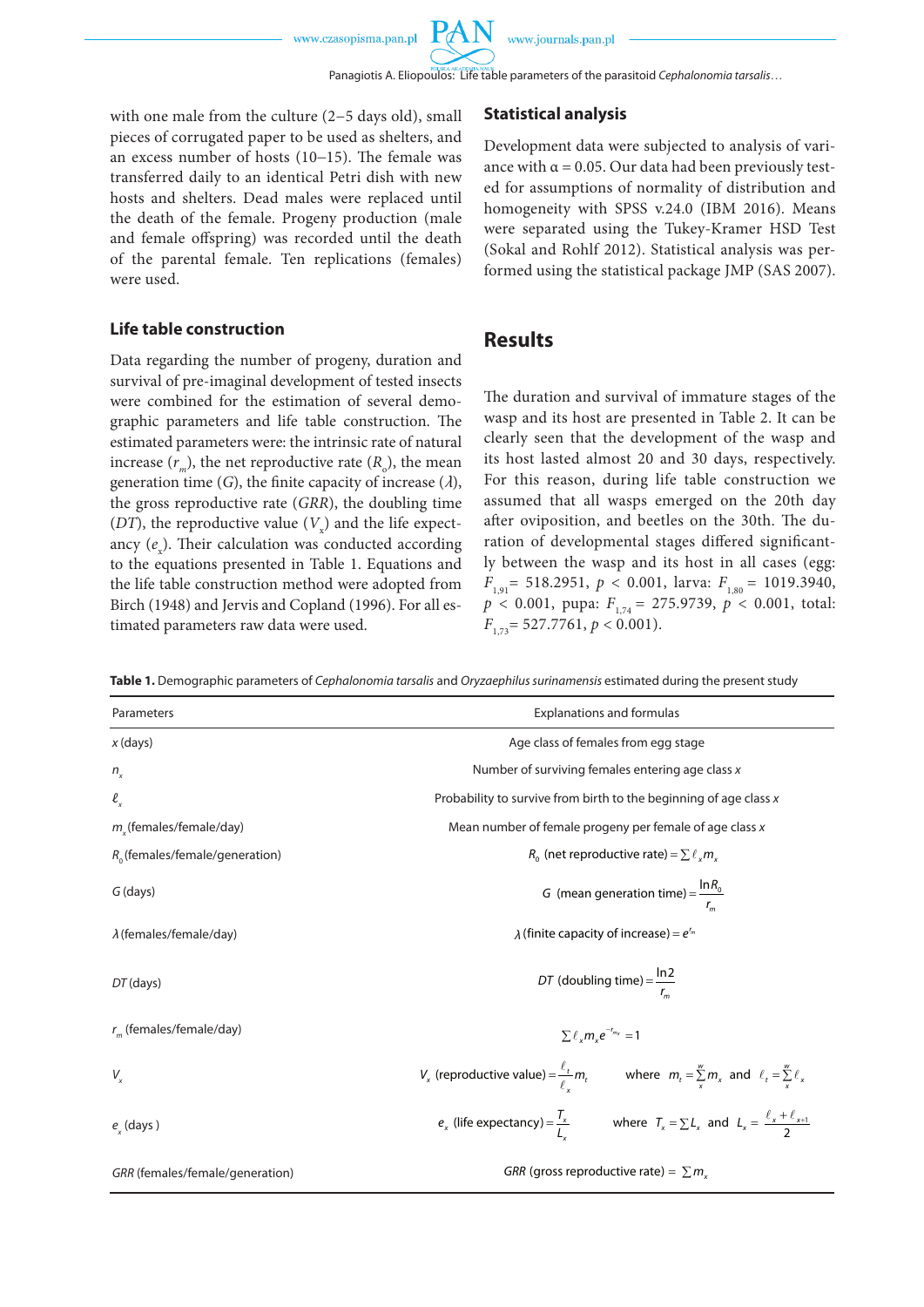

4 Journal of Plant Protection Research 59 (4), 2019

**Table 2.** Duration of development in days (mean ± S.E.) of *Cephalonomia tarsalis* and its host *Oryzaephilus surinamensis* (25 ± 1°C, 60−65% RH, total darkness, *n* = 50 eggs)

| Insect species           | Egg              | Larva              | Pupa              | Total              |
|--------------------------|------------------|--------------------|-------------------|--------------------|
| C. tarsalis <sup>1</sup> | $1.6 \pm 0.3 a$  | $8.0 \pm 1.4 a$    | $10.2 \pm 1.3$ a  | $19.8 \pm 2.2 a$   |
|                          | $(94.0\%)$ [1-2] | $(87.2\%)$ [6-12]  | $(95.1\%)$ [9-14] | $(78.0\%)$ [16-28] |
| O. surinamensis          | $4.3 \pm 0.8$ b  | $20.7 \pm 2.2$ b   | $6.1 \pm 0.9$ b   | $30.5 \pm 1.8$ b   |
|                          | $(92.0\%)$ [3-5] | $(89.1\%)$ [17-23] | $(90.2\%)$ [5-8]  | $(72.0\%)$ [26-34] |

Means of the same column followed by different letters were significantly different (Tukey – Kramer HSD,  $\alpha$  = 0.05)

1 data from Eliopoulos and Kontodimas (2016)

() − % survival during the developmental stage

[ ] – maximum and minimum value

Reproductive performance of experimental adults during the present study is presented in Table 3. Female wasps laid 40−92 eggs during their lifetime and more than half of them resulted in female progeny (sex ratio 53−60%). On the other hand, the beetle host demonstrated almost quintuple mean fecundity  $(F_{135} = 120.4836, p < 0.001)$  and female production  $(F_{135} = 113.1871, p < 0.001)$ , compared to its natural enemy, laying 313.9 eggs/female resulting in 161.4 female offspring during its lifetime. Females of *O. surinamensis* lived significantly longer (103.0 days) than their hosts  $(F_{135} = 36.6373, p < 0.001)$ .

Life table parameters of the two species are presented in Table 4. The intrinsic rate of increase of *C. tarsalis*  and *O. surinamensis* reached 0.124 and 0.056 females/ female/day, respectively, under our experimental conditions. Survival rate (*l x* ) and age-specific fecundity (*mx* ) of experimental adults are depicted in Figure 1. Adult wasps initiated ovipostion from the first day of their adult life, lived up to 42 days and produced eggs throughout almost their entire lifetime. On the other

hand, *O. surinamensis* females needed a pre-oviposition period of 6−10 days, lived up to 175 days (from egg to death) with long living beetles (>130 days) ceasing oviposition 36−49 days before their death.

Wasp life expectancy  $(e_x)$  and reproductive value  $(V_x)$  presented maximum values (22.9 and 1346.9, respectively) in the stage of newly-emerged adults and decreased with wasp age thereafter (Fig. 2). Maximum values of respective parameters for the host were estimated to be 11.75 (life expectancy of 14 day old adults) and 369.17 (reproductive value of 7 day old adults).

### **Discussion**

Data regarding the biology of *C. tarsalis* are rare in the literature. Czech researchers reported that the wasp completed its development (from egg to adult) in 16.7 days at 24°C and that the mean longevity of females varied from 43 days at 30°C to 82 days at 21°C. They

**Table 3.** Longevity and progeny of adults of tested insects(25 ± 1°C, 60−65% relative humidity, total darkness, *n* = 10)

| Insect species            | Initial number<br>of females | Female longevity<br>(days)         | Progeny<br>(eggs/female)            | Female offspring<br>(females/female) | Sex ratio<br>(females/total)       |
|---------------------------|------------------------------|------------------------------------|-------------------------------------|--------------------------------------|------------------------------------|
| Cephalonomia tarsalis     | 10                           | $24.3 \pm 9.8$ a<br>$[10 - 42]$    | $66.4 \pm 18.0 a$<br>$[40 - 92]$    | $38.1 + 10.7$ a<br>$[21 - 52]$       | $0.57 \pm 0.02$<br>$[0.53 - 0.60]$ |
| Oryzaephilus surinamensis | 27                           | $103.0 \pm 36.7$ b<br>$[27 - 175]$ | $313.9 \pm 68.4$ b<br>$[130 - 399]$ | $161.4 \pm 34.0$ b<br>$[71 - 206]$   | $0.52 \pm 0.02$<br>$[0.48 - 0.55]$ |

Means of the same column followed by different letters were significantly different (Tukey − Kramer HSD, α = 0.05)

*C. tarsalis* was daily supplied with 10−15 host larvae and paper oviposition shelters

[ ] – maximum and minimum value

**Table 4.** Life table parameters of *Cephalonomia tarsalis* and *Oryzaephilus surinamensis*

| Insect species  |          | m     |       |       |      | GRR   | DT    |
|-----------------|----------|-------|-------|-------|------|-------|-------|
| C. tarsalis     | 0        | 0.124 | 29.42 | 27.27 | 1.13 | 55.20 | 5.59  |
| O. surinamensis | <u>.</u> | 0.056 | 20.15 | 53.05 | 1.06 | 26.30 | 12.24 |

*n* − number of tested females; *r<sub>m</sub>* − intrinsic rate of natural increase (females/female/day); *R<sub>o</sub>* − net reproductive rate (females/female/generation); *G* − mean generation time (days); *λ* − finite capacity of increase (females/female/day); *GRR* − gross reproductive rate (females/female/generation); *DT* − doubling time (days); *C. tarsalis* was daily supplied with 10−15 host larvae and paper oviposition shelters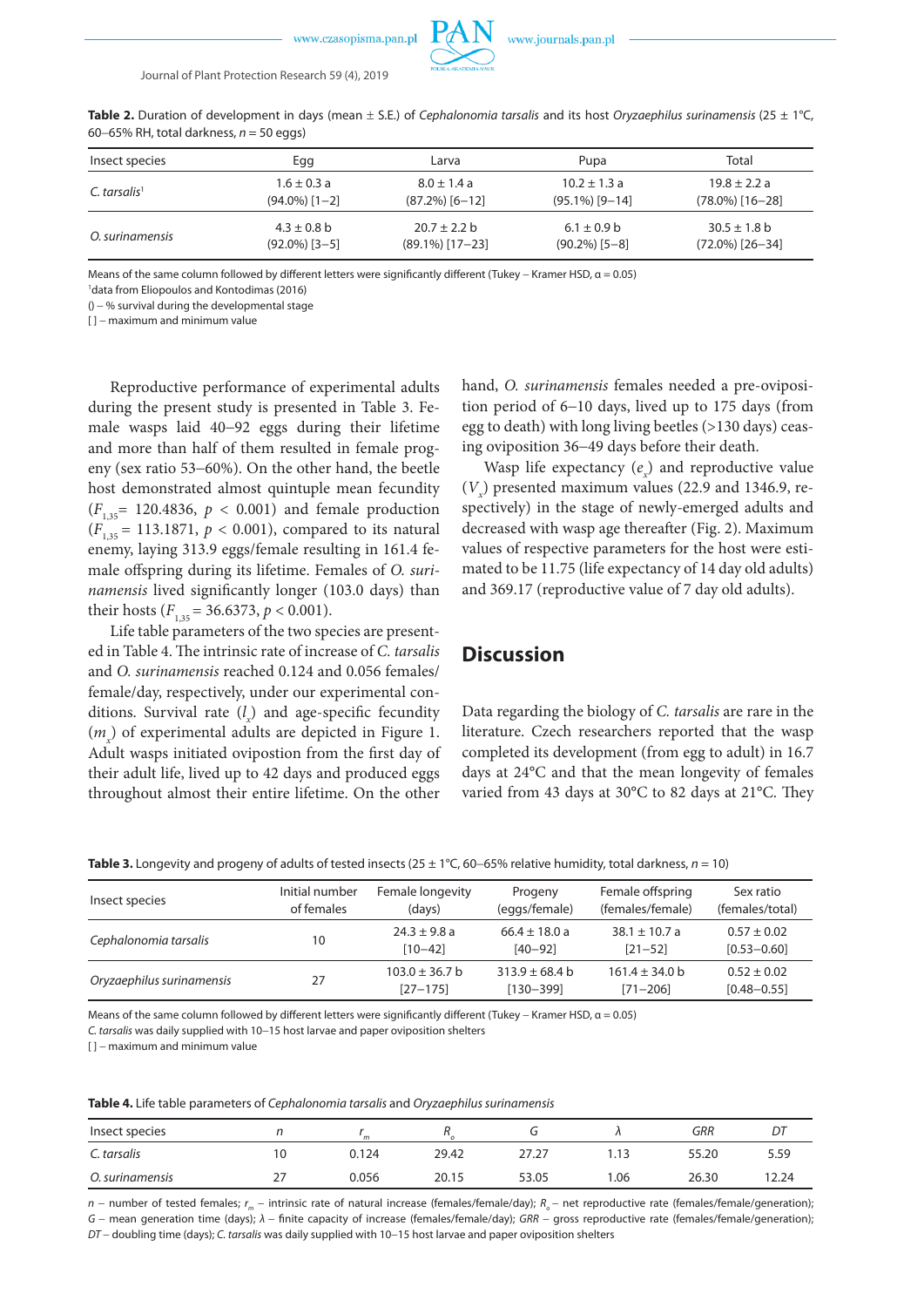

Panagiotis A. Eliopoulos: Life table parameters of the parasitoid *Cephalonomia tarsalis*… 5



**Fig. 1.** Survival rate (I<sub>x</sub>) and female fecundity (m<sub>x</sub>) of *Cephalonomia tarsalis* (A) and *Oryzaephilus surinamensis* (B) adults



**Fig. 2.** Life expectancy (e<sub>x</sub>) and reproductive value (V<sub>x</sub>) of *Cephalonomia tarsalis* (A) and *Oryzaephilus surinamensis* (B) adults

also found a mean fecundity of 110 eggs per female at 27°C to 32 eggs per female at 21°C and a sex ratio of 0.66 at 24°C (Lukáš and Stejskal 2005; Lukáš 2007, 2008). It is evident that these results vary notably with the respective values of the present study. The differences between our results and those of the abovementioned studies are possibly due to differences in the geographic origin of the wasps and host populations (Czech Republic, Greece). It is well documented that geographic variation can greatly affect parasitoid reproductive performance and that parasitoids from different populations are adapted to region-specific circumstances (Kraaijeveld and Wel 1994; Jervis and Copland 1996).

In contrast, the beetle host *O. surinamensis* has been studied in the past feeding on various commodities. Its total developmental period lasted 20.5 (Arbogast 1976), 23.2 days (Curtis and Clark 1974) or 22.8−29.7 days at 32.5°C on surtees (Komson 1967). Individuals of a pesticide susceptible strain of the beetle completed their development in 34.2 days at 25°C on kibbled wheat (Beckett and Evans 1994), whereas other strains, under the same conditions, had a total immature period of 24.9–30.2 days (Flemming 1988) and 30.9–37.1 days (Jacob and Flemming 1989). Similar results (total developmental period: 30.5 days at 25°C on rolled oats)were obtained in the present study. Any differences may be attributed to different experimental conditions (temperature, food, relative humidity, insect strain) that may affect an insect's immature development.

It is the first time that life table parameters have been estimated for *C. tarsalis*. Thus, this study broadens our knowledge on its biology. The innate capacity for an increase of *C. tarsalis* per week was estimated to be 0.835 during the present study (0.1193 per day) and is notably different (almost double) from its host. Theoretically, this should ensure that *C. tarsalis* would be able to control its host populations in storage facilities, a fact that has not been verified under real conditions (Powell 1938; Eliopoulos *et al*. 2002). However, it should always be kept in mind that values of life table parameters are almost always decreased in natural settings where the wasps are less confined and densities of hosts are lower, thereby reducing host discovery rates.

Collins *et al.* (1989) reported that  $r_m$  values of six populations of *O. surinamensis* ranged from 0.679 to 0.848 females/female/week at 30°C and 55% RH, while Arbogast (1976) estimated a weekly  $r_m$  0.733 at 30°C and 74% RH. Our results indicate a notably lower  $r_m$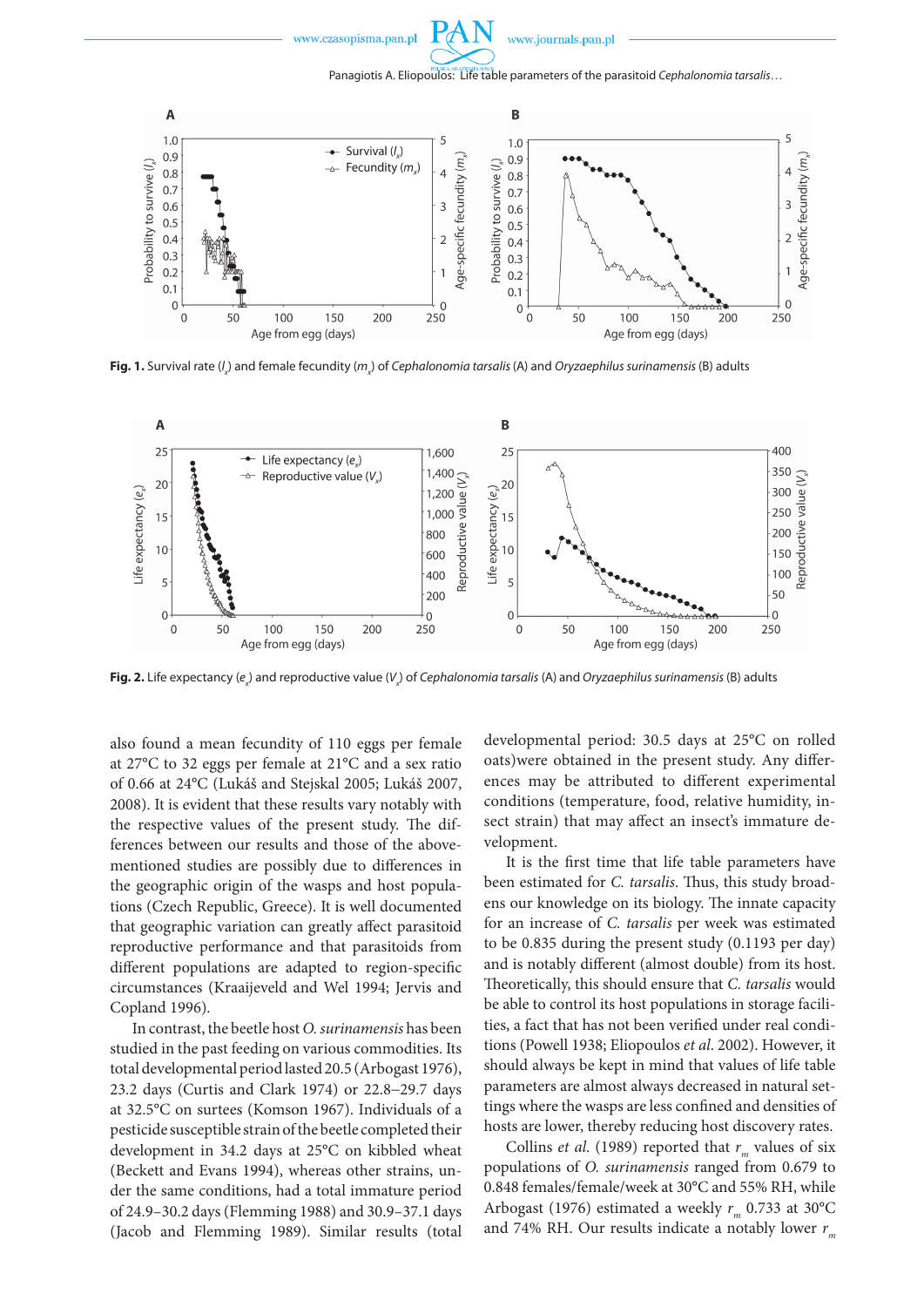

value of *O. surinamensis* (0.0566 per day or 0.3962 per week). The main reason for this variation may be the different strains of *O. surinemensis* tested in the abovementioned studies. Several strains of the saw-toothed grain beetle have demonstrated different biological characteristics such as developmental period, immature mortality, adult longevity and fertility, etc. (Collins *et al*. 1989; Jacob and Fleming 1989, 1990; Beckett and Evans 1994).

Newly emerged adults of *C. tarsalis* demonstrated maximum values of both  $e_x$  and  $V_x$  meaning that these individuals will not only live longer but they will also offer more progeny to the next generation than their conspecifics of other age classes. A practical interpretation of this conclusion may be that newly emerged adults are the ideal individuals for inoculative release, taking into account that control is achieved not only by released wasps but mainly by their offspring.

# **Conclusions**

In conclusion, we have theoretically verified that *C. tarsalis* is intrinsically capable of suppressing its hosts as revealed by the rm values. However, we also believe that a more complete evaluation of the potential of this wasp as a biological control agent of *O. surinamensis*  requires additional information about behavior and host discovery rates under real conditions. Apart from that, the original findings of the current study provide information that will help to facilitate releasing programs of *C. tarsalis*. In inoculative releases, an effort should be made for the introduction of newly emerged wasps because they not only live longer but also produce more progeny than older conspecifics.

### **Acknowledgements**

We thank Ian C.W. Hardy for his guidance on *C. tarsalis* reproductive tactics. We also thank two anonymous reviewers for useful comments. The present study is a part of the research project "Development of modern and novel methods of Integrated Pest Management against stored products pests" and has been co-financed by the European Union (European Social Fund − ESF) and Greek national funds through the Operational Program "Education and Lifelong Learning" of the National Strategic Reference Framework (NSRF) − Research Funding Program: ARCHIMEDES III ARCHIMEDES III (Grant Number MIS 383555). Investing in knowledge society through the European Social Fund. The funding source had no involvement in study design, collection, analysis and interpretation of data.

#### **References**

- Adarkwah C., Ulrichs C., Schaarschmidt S., Badii B.K., Addai I.K., Obeng-Ofori D., Schöller M. 2014. Potential of Hymenopteran larval and egg parasitoids to control storedproduct beetle and moth infestation in jute bags. Bulletin of Entomological Research 104 (4): 534–542. DOI: 10.1017/ S0007485314000285.
- Amante M., Schöller M., Suma P., Russo A. 2017. Bethylids attacking stored-product pests: an overview. Entomologia Experimentalis et Applicata 163 (3): 251–264. DOI: https:// doi.org/10.1111/eea.12587
- Arbogast R.T. 1976. Population parameters for *Oryzaephilus surinamensis* and *O. mercator*: effect of relative humidity. Environmental Entomology 5 (4): 738–742. DOI: https:// doi.org/10.1093/ee/5.4.738
- Arbogast R.T., Throne J.E. 1997. Insect infestation of farmstored maize in South Carolina: towards characterization of a habitat. Journal of Stored Product Research 33 (3): 187– 198. DOI: https://doi.org/10.1016/S0022-474X(97)00006-4
- Arbogast R.T. 1984. Natural enemies as control agents for stored-product pests insects. p. 360–374. In: Proceedings of the 3rd International Working Conference on Stored–Product Entomology (R.B. Mills, V.F. Wright, J.R. Pedersen, W.H. McGaughey, R.W. Beeman, K.J. Kramer, R.D. Speirs, C.L. Storey, eds.). Kansas State University, Manhattan, Kansas, 23–28 October 1983.
- Beckett S.J., Evans D.E. 1994. The demography of *Oryzaephilus surinamensis* (L.) (Coleoptera: Silvanidae) on kibbled wheat. Journal of Stored Product Research 30 (2): 121–137. DOI: https://doi.org/10.1016/0022-474X(94)90190-2
- Bellows Jr T.S., Van Driesche R.G., Elkinton J.S. 1992. Life-table construction and analysis in the evaluation of natural enemies. Annual Review of Entomology 37: 587–612. DOI: https://doi.org/10.1146/annurev.en.37.010192.003103
- Birch L.C. 1948. The intrinsic rate of natural increase of an insect population. Journal of Animal Ecology 17: 15–26.
- Bousquet Y. 1990. Beetles associated with stored products in Canada: An identification guide. Minister of Supply and Services Canada, Publication 1837, Canada, 214 pp.
- Brower J.H., Smith L., Vail P.V., Flinn P.W. 1996. Biological control. p. 223–286. In: "Integrated Management of Insects in Stored Products" (B.H. Subramanyam, D.W. Hagstrum, eds.). Marcel Dekker, NY.
- Cheng L., Howard R.W., Campbell J.F., Charlton R.E., Nechols J.R., Ramaswamy S. 2003. Behavioral interaction between males of *Cephalonomia tarsalis* (Ashmead) (Hymenoptera: Bethylidae) competing for females. Journal of Insect Behaviour 16 (5): 625–645. DOI: 10.1023/ B:JOIR.0000007700.10615.35
- Cheng L., Howard R.W., Campbell J.F., Charlton R.E., Nechols J.R., Ramaswamy S.B. 2004. Mating behavior of *Cephalonomia tarsalis* and the effect of female mating frequency on offspring production. Journal of Insect Behaviour 17 (2): 227–245. DOI: https://doi.org/10.1023/ B:JOIR.0000028572.76021.d9
- Collatz J., Steidle J.L.M. 2008. Hunting for moving hosts: *Cephalonomia tarsalis*, a parasitoid of free-living grain beetles. Basic and Applied Ecology 9 (4): 452–457. DOI: 10.1016/j. baae.2007.04.002
- Collatz J., Tolasch T., Steidle J.L.M. 2009. Mate finding in the parasitic wasp *Cephalonomia tarsalis* (Ashmead): more than one way to a female's heart. Journal of Chemical Ecology 35 (7): 761–768. DOI: 10.1007/s10886-009-9659-8
- Collins P.J., Mulder J.C., Wilson D. 1989. Variation in life history parameters of *Oryzaephilus surinamensis* (L). (Coleoptera: Silvanidae). Journal of Stored Product Research 25 (4): 193– 199. DOI: https://doi.org/10.1016/0022-474X(89)90024-6
- Curtis C.E., Clark J.D. 1974. Comparative Biologies of *Oryzaephilus surinamensis* and *O. mercator* (Coleoptera: Cucuji-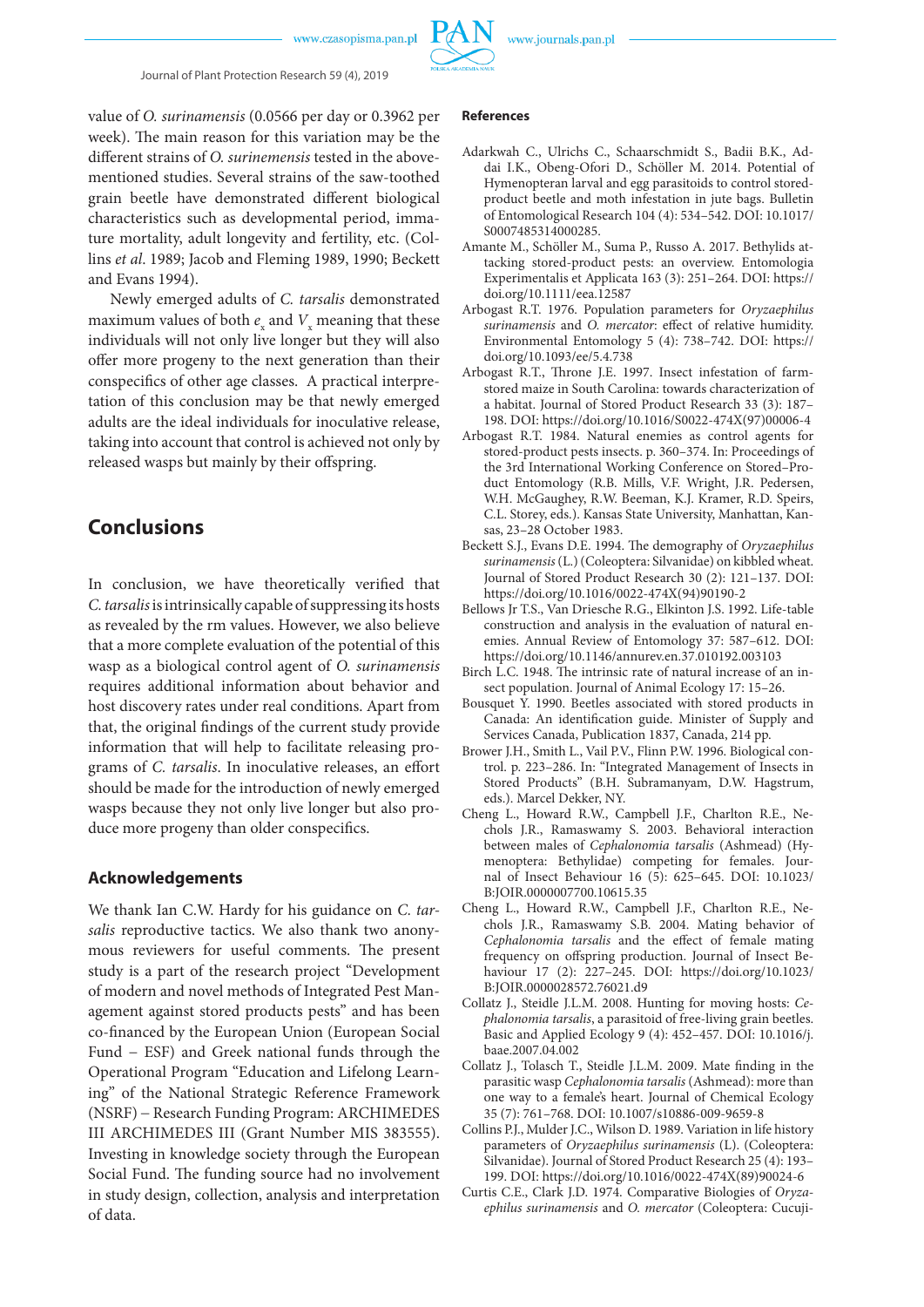dae) on dried fruits and nuts (Vol. 1480). Agricultural Research Service, US Department of Agriculture, USA.

- Eliopoulos P.A., Kontodimas D.C. 2016. Thermal development of *Cephalonomia tarsalis* (Hymenoptera: Bethylidae) parasitoid of the saw-toothed stored product beetles of the genus *Oryzaephilus* sp. (Coleoptera: Sylvanidae). Journal of Thermal Biology 56: 84–90. DOI: 10.1016/j.jtherbio.2016.01.006
- Eliopoulos P.A., Kapranas A., Givropoulou E.G., Hardy I.C. 2016. Reproductive efficiency of the bethylid wasp *Cephalonomia tarsalis*: the influences of spatial structure and host density. Bulletin of Entomological Research 107 (2): 139–147. DOI: https://doi.org/10.1017/S0007485316000651
- Eliopoulos P.A., Athanassiou C.G., Buchelos C.Th. 2002. Capture of hymenopterous parasitoids of stored-grain pests, in various trap types. p. 76–82. In: Proceedings of COST Action 842 2nd meeting of Working Group 4 "Biocontrol of Arthropod Pests in Stored Products", Prague, 30–31 May 2002, Research Institute of Crop Production, Czech Republic.
- Flinn P.W., Hagstrum D.W. 2001. Augmentative releases of parasitoid wasps in stored wheat reduces insect fragments in flour. Journal of Stored Product Research 37 (2): 179–186. DOI: 10.1016/s0022-474x(00)00018-7
- Flinn P.W., Schöller M. 2012. Biological control: Insect pathogens, parasitoids, and predators. p. 203–212. In: "Stored Product Protection" (D.W. Hagstrum, T.W. Phillips, G. Cuperus, eds.). Kansas State University, Agricultural Experiment Station and Cooperative Extension Service, KS.
- Heaps J.W. 2006. Insect Management for Food Storage and Processing. American Association of Cereal Chemists International, US, 231 pp.
- Howard R.W., Baker J.E. 2003. Morphology and chemistry of Dufour glands in four ectoparasitoids: *Cephalonomia tarsalis*, *C. waterstoni* (Hymenoptera: Bethylidae), *Anisopteromalus calandrae*, and *Pteromalus cereallae* (Hymenoptera: Pteromalidae). Comparative Biochemistry and Physiology Part B 135: 153–167. DOI:10.1016/S1096-4959(03)00076-9
- Howard R.W. 1998. Ontogenetic, reproductive, and nutritional effects on the cuticular hydrocarbons of the host-specific ectoparasitoid *Cephalonomia tarsalis* (Hymenoptera: Bethylidae). Annals of Entomological Society of America 91: 101–112. DOI: https://doi.org/10.1093/aesa/91.1.101
- Howard R.W., Charlton M., Charlton R.E. 1998. Host-finding, host-recognition and host acceptance behavior of *Cephalonomia tarsalis* (Hymenoptera: Bethylidae). Annals of Entomological Society of America 91 (1): 879–889. DOI: https://doi.org/10.1093/aesa/91.6.879
- IBM Corp. Released 2016. IBM SPSS Statistics for Windows, Version 24.0. Armonk, NY: IBM Corp.
- Jacob T.A., Fleming D.A. 1989. The difference in the developmental period and mortality of some field strains of *Oryzaephilus surinamensis* (L.) at constant temperatures (Coleoptera: Silvanidae). Journal of Stored Product Research 25 (2): 73–76. DOI: https://doi.org/10.1016/0022-474- X(89)90013-1
- Jacob T.A., Fleming D.A. 1990. The effect of humidity on the development and survival of the immature stages of strains of *Oryzaephilus surinamensis* (L.) (Coleoptera: Silvanidae) at constant temperatures. Journal of Stored Product Research 26 (3): 163–167. DOI: https://doi.org/10.1016/0022-474- X(90)90017-M
- Jervis M.A., Copland M.J.W. 1996. The life cycle. p. 63–161. In: "Insect natural enemies – practical approaches to their study and evaluation" (M.A. Jervis, N.A.C. Kidd, eds.). Chapman and Hall, UK.
- Johnson J.A., Valero K.A., Hannel M.M., Gill R.F. 2000. Seasonal occurrence of postharvest dried fruit insects and their parasitoids in a culled fig warehouse. Journal of Economic Entomology 93 (4): 1380–1390. DOI: https://doi. org/10.1603/0022-0493-93.4.1380
- Kakde A.M., Patel K.G., Tayade S. 2014. Role of life table in insect pest management – A Review. IOSR Journal of Agriculture and Veterinary Science 7: 40–43.
- Komson A. 1967. A comparative study of the saw-toothed grain beetle, *Oryzaephilus surinamensis* (L.) and of the merchant grain beetle, *Oryzaephilus mercator* (Fauv.) (Coleoptera, Ccucujidae). Ph.D. dissertation, McGill University, Canada.
- Kraaijeveld A.R., Wel N.N. 1994. Geographic variation in reproductive success of the parasitoid *Asobara tabida* in larvae of several *Drosophila* species. Ecological Entomology 19 (3): 221–229. https://doi.org/10.1111/j.1365-2311.1994. tb00413.x
- Latifian M., Soleymannejadian E., Ghazavy M., Mosadegh M.S., Rad B. 2011. Effect of the fungus, *Beauveria bassiana* (Balsamo) (Asc., Hypocreales) on the functional response and host preference of the parasitoid *Cephalonomia tarsalis* (Ashmead) (Hym., Bethylidae) in larval population of the sawtoothed beetle *Oryzaephilus surinamensis* L. (Col., Silvanidae). Journal of Entomological Research 3: 251–264.
- Lord J.C. 2001. Response of the wasp *Cephalonomia tarsalis* (Hymenoptera: Bethylidae) to *Beauveria bassiana* (Hyphomycetes: Moniliales) as free conidia or infection in its host, the sawtoothed grain beetle, *Oryzaephilus surinamensis* (Coleoptera: Silvanidae). Biological Control 21: 300–304. DOI:10.1006/bcon.2001.0942
- Lord J.C. 2006. Interaction of *Mattesia oryzaephili* (Neogregarinorida: Lipotrophidae) with *Cephalonomia* spp. (Hymenoptera: Bethylidae) and their hosts *Cryptolestes ferrugineus* (Coleoptera: Laemophloeidae) and *Oryzaephilus surinamensis* (Coleoptera: Silvanidae). Biological Control 37: 167–172.
- Lukáš J., Stejskal V. 2005. *Cephalonomia tarsalis* egg, larval and pupal development in dependence on temperature. p. 20–21. In: Proceedings of COST 842 meeting "Biocontrol of arthropod pests in stored products". Research Institute of Crop Production, Prague, Czech Republic, 27–31 October 2004 .
- Lukáš J. 2007. Age specific fecundity and survivorship of *Cephalonomia tarsalis* (Ashmead) (Hymenoptera: Bethylidae) at different temperatures. IOBC/WPRS Bulletin 30: 45–51.
- Lukáš J. 2008. Use of *Cephalonomia tarsalis* for the biological control of *Oryzaephilus surinamensis*. Ph.D. dissertation, Crop Research Institute (in Czech)
- Mason L.J. 2003. Grain Insect Fact Sheet, E–228–W: Sawtoothed Grain Beetle, *Oryzaephilus surinamensis* (L.). Purdue University, Department of Entomology.
- Olsen A.R. 1977. Differentiating the saw-toothed grain beetle, *Oryzaephilus surinamensis* (L.), and the merchant grain beetle, *O. mercator* (Fauv.), by morphology of the male genitalia. Journal − Association of Official Analytical Chemists 60 (5): 1223–1226.
- Phillips T.W., Throne J.E. 2010. Biorational approaches to managing stored-product insects. Annual Review of Entomology 55: 375–397.
- Pilkington L.J., Hoddle M.S. 2007. Use of life tables to quantify reproductive and developmental biology of *Gonatocerus triguttatus* (Hymenoptera: Mymaridae), an egg parasitoid of *Homalodisca vitripennis* (Hemiptera: Cicadellidae). Biological Control 42: 1–8. DOI: 10.1016/j.biocontrol.2007.04.006
- Portilla M., Morales-Ramos J.A., Rojas M.G., Blanco C.A. 2014. Life tables as tools of evaluation and quality control for arthropod mass production. p. 241–275. In: "Mass Production of Beneficial Organisms" (J.A. Morales-Ramos, M. Guadalupe Rojas, D. Shapiro-Ilan, eds.). Academic Press, New York, US, 764 pp.
- Powell D. 1938. The biology of *Cephalonomia tarsalis* (Ash.), a vespoid wasp (Bethylidae: Hymenoptera) parasitic on the sawtoothed grain beetle. Annals of Entomological Society of America 16: 44–49.
- Rajendran S. 2002. Postharvest pest losses. p. 654–656. In: "Encyclopaedia of Pest Management" (D. Pimentel, ed.), Marcel-Dekker, US.